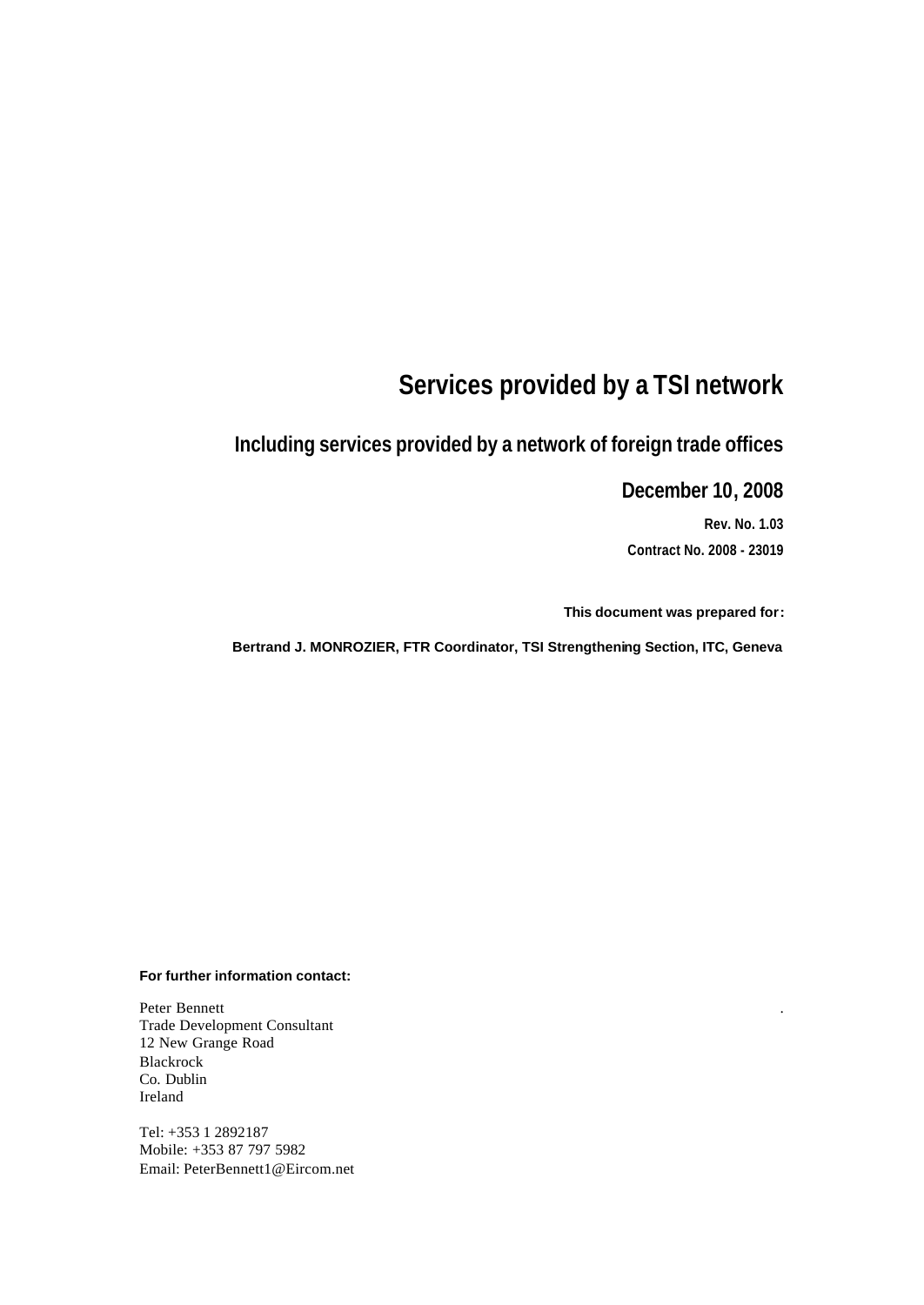## **Table of Contents**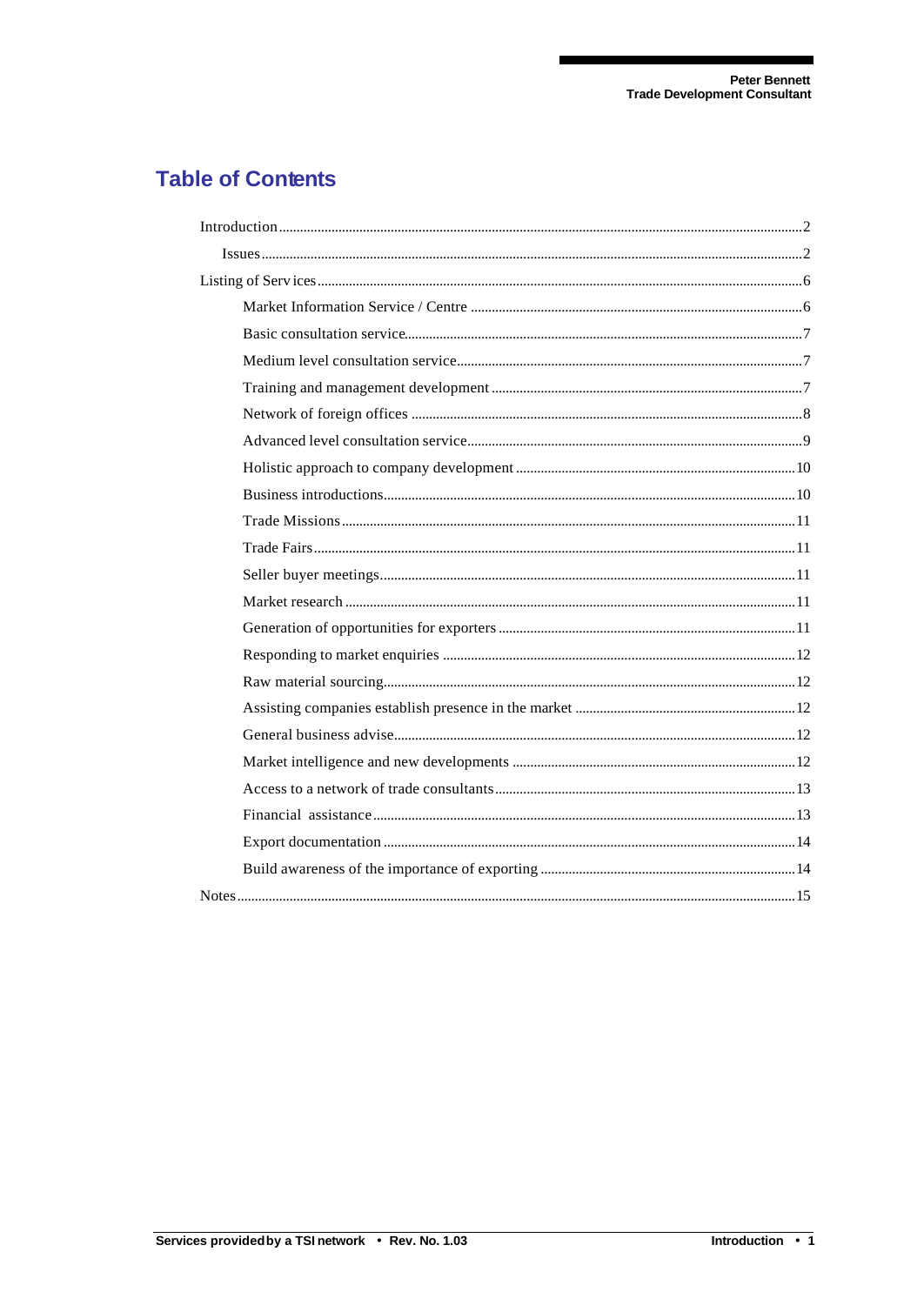#### **Introduction**

This document was written for Bertrand MONROZIER, FTR Coordinator TSI Strengthening Section, ITC Geneva. It lists the services a trade support institute (TSI) could provide to its clients.

*Table 1: TSI Core processes*

|                | Resource / Variable       | <b>No Added Value</b> | <b>Added Value</b> | <b>Intermediary</b> |
|----------------|---------------------------|-----------------------|--------------------|---------------------|
|                |                           | (Distributor)         | (Multiplier)       | (Advocacy)          |
| $\mathbf{1}$   | Financial                 |                       |                    |                     |
| 2              | <b>Human Resources</b>    |                       |                    |                     |
| 3              | Info & Know-how           |                       |                    |                     |
| $\overline{4}$ | Assets and Infrastructure |                       |                    |                     |
| 5              | Alliances & Networks      |                       |                    |                     |
| 6              | Management                |                       |                    |                     |
| $\tau$         | Production                |                       |                    |                     |
| 8              | Marketing                 |                       |                    |                     |

This document only addresses the standard services provided by a TSI and a network of FTRs to client enterprises.

It categorises services in terms of **added value** (see Table 1: TSI Core processes) and on the level of **difficulty** associated with providing the service.

This document does not address issues associated with the following Resource / Variables: Financial, Human Resources, Asset and Infrastructure.

#### **Issues**

There are number of issues associated with a listing of services. These are:

**1.** In the vast majority of cases one of the objectives of a TSI is to assists small to medium sized companies develop sustainable business. Successful companies contribute to the generation of export trade, increased wealth and employment. TSIs do not generate export sales or employment. They must work in partnership with industry. A TSI can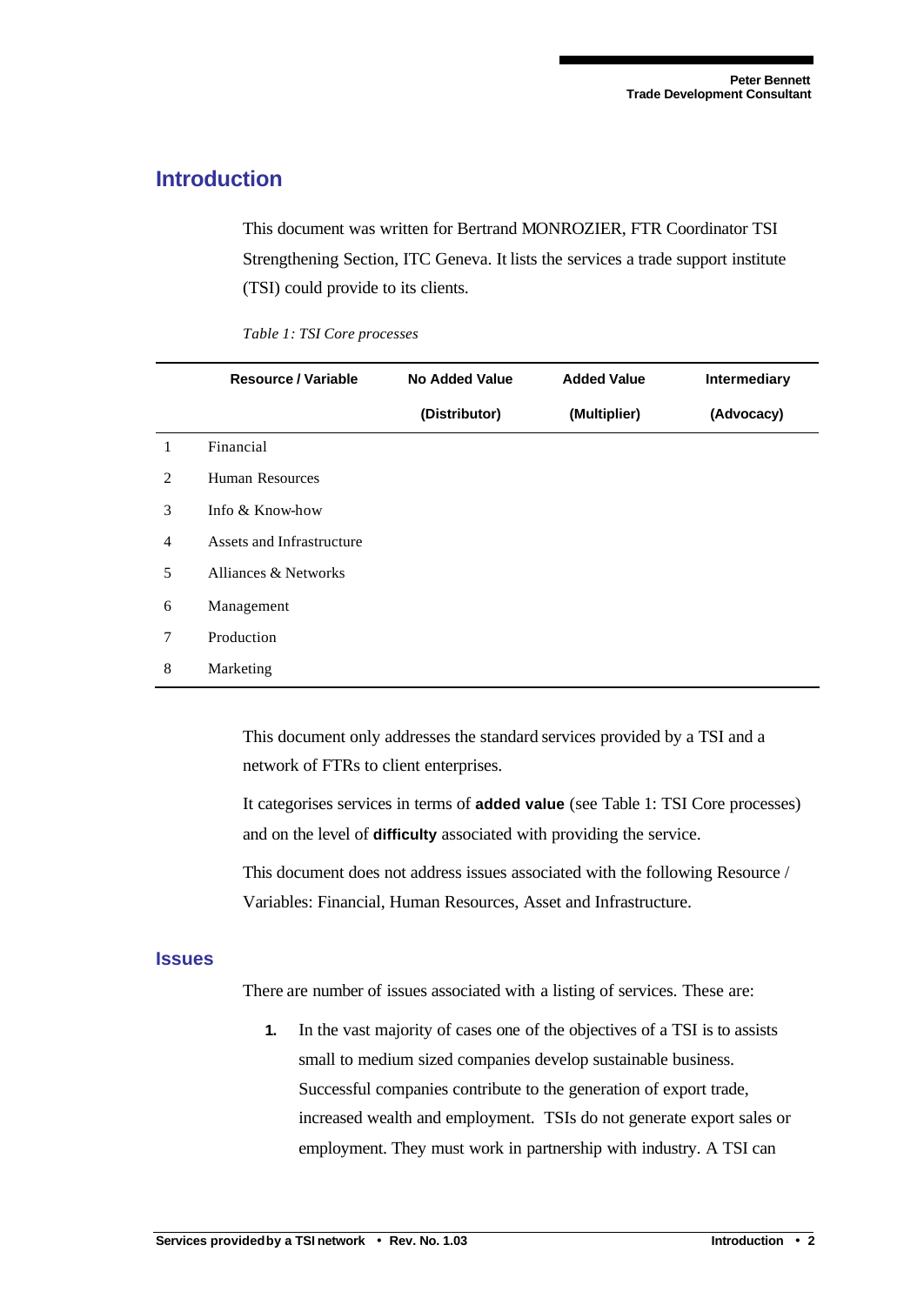offer a range of services that accelerates the achievement of sustainable business.

- **2.** The range of services is dependent on two factors. First, the needs of industry, and secondly, the capability of the TSI to satisfy those needs. Some of the needs of industry may fall outside the mandate of the TSI. For example, a company may have a need for financial advice, or advice regarding packaging. The TSI may not have a mandate to work in these areas, or may not have the capability to provide advice in these areas.
- **3.** The range of services must relate to the makeup of the client base. The services must meet the needs of individual clients or at the very least clearly defined sectors. Otherwise the services will not be effective.
- **4.** A TSI can provide industry with a range of defined services. Industry then selects from the list. Virtually all TSI will have a defined listing of services. Many of these will be "off the shelf" or "basic" services. They are relatively easy to provide, once assets are in place. Most are low added value.
- **5.** A basic service is normally provided to all eligible exporters. "Basic" is defined by the individual TSI. What is "basic" for one organisation may not be "basic" for another. Basic services may be of high value to a large segment of clients.
- **6.** The TSI organisational structure has an influence on the range of services that it can realistically deliver. For example, each client company will have different ambitions, capabilities and needs. These needs are continuously evolving. The majority of companies will want flexible, tailor-made sets of solutions. In order to deliver services of this nature the TSI's structures and strategies must be aligned to match the expectations of industry. This may be very difficult to achieve due to the institutional environment in which the TSI works. For example, the FTRs may be employees of a ministry of foreign rela tions. Because of the ministry's mandate, and the location of the FTRs, the FTRs may find it very difficult indeed to develop a close relationship with industry in the absence of linkages or networks with other organisations. Unfortunately, the creation of workable linkages and networks is easier said than done.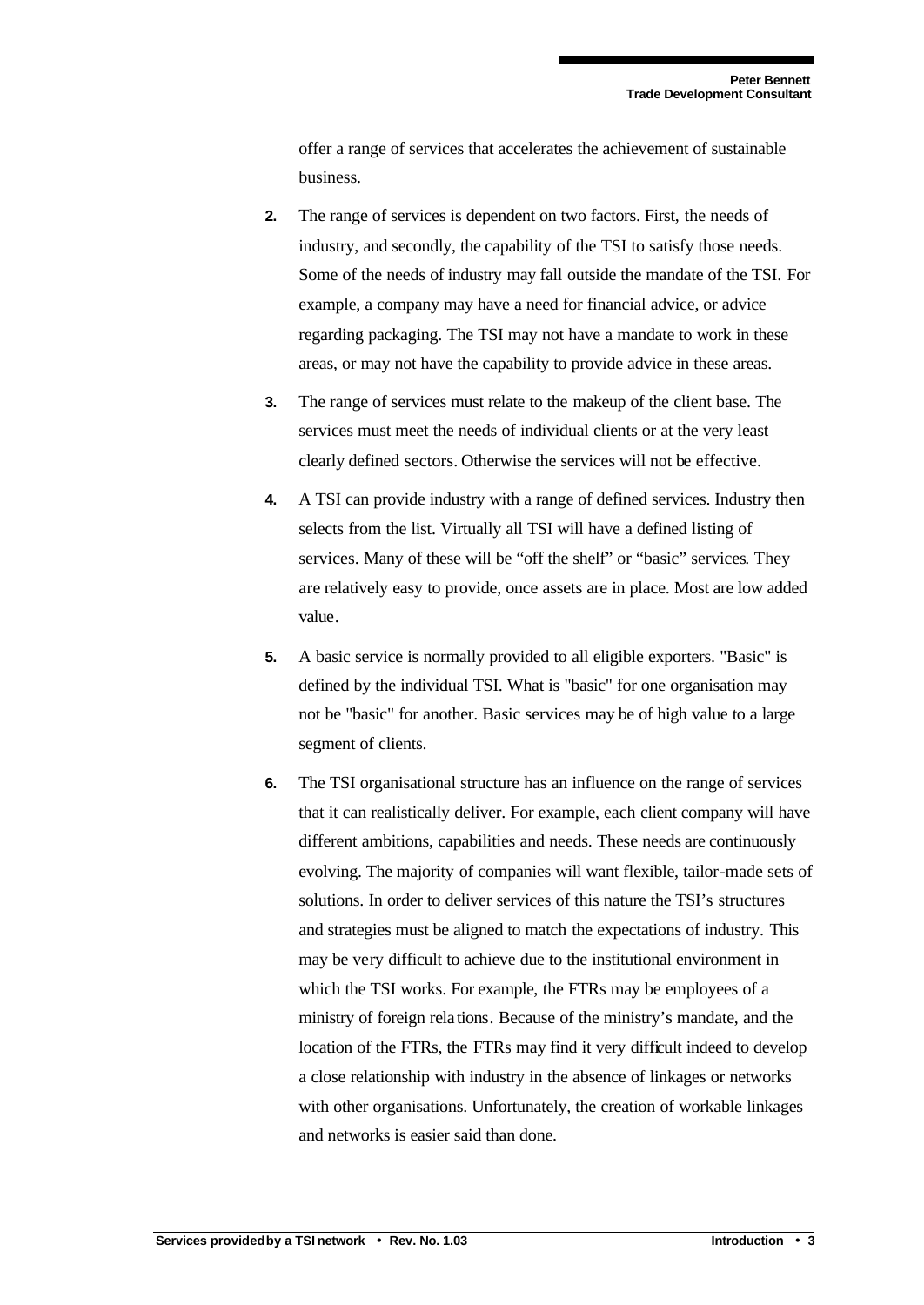- **7.** An added difficulty is the development of services that are genuinely effective in meeting the commercial needs of industry, while at the same time delivering these services within a conventional government organisational structure. A TSI will want to achieve specific results, e.g. an increase in the number of successful exporters; growth in exports; increased employment, but may be hampered when it comes to working with industry within the bureaucratic environment of a ministry, or government organisation. The problem starts with the replication of existing and conventional models of service. There are no risks for the TSI or for the individual FTR. The result is participation in more trade fairs; larger trade missions; the publication of country profiles and generic reports on market opportunities; PR activities aimed at promoting the country's industrial capacity; addressing all market enquiries, and many other such activities. These are valid services and should, of course, form part of a TSI's service package. Unless these services are customised to the needs of individual clients, the impact is likely to be low.
- **8.** Designing client specific services necessitates a pro-active involvement with industry. It is significantly more complex and difficult than engaging in conventional trade promotion. It involves setting priorities; concentrating resources in areas of the greatest return and developing a close relationship with industry. The level of consultation with industry must be very high. It can only be developed with human resource assets in the home market. In the absence of consultation, the needs of industry cannot be ascertained.
- **9.** The listing of services, which starts on page 6, attempts to categorise services into low added value and high added value, and into perceived levels difficulty. These **categorizations are subjective**. It is the target audience who will define value. The client, i.e. the exporter will have the final say regarding value. The level of difficulty is dependent on personnel within the TSI.
- **10.** High value services would fall into the following general categories:
	- ? the stimulation of exporters and groups of exporters to evaluate and adopt appropriate strategies in foreign markets;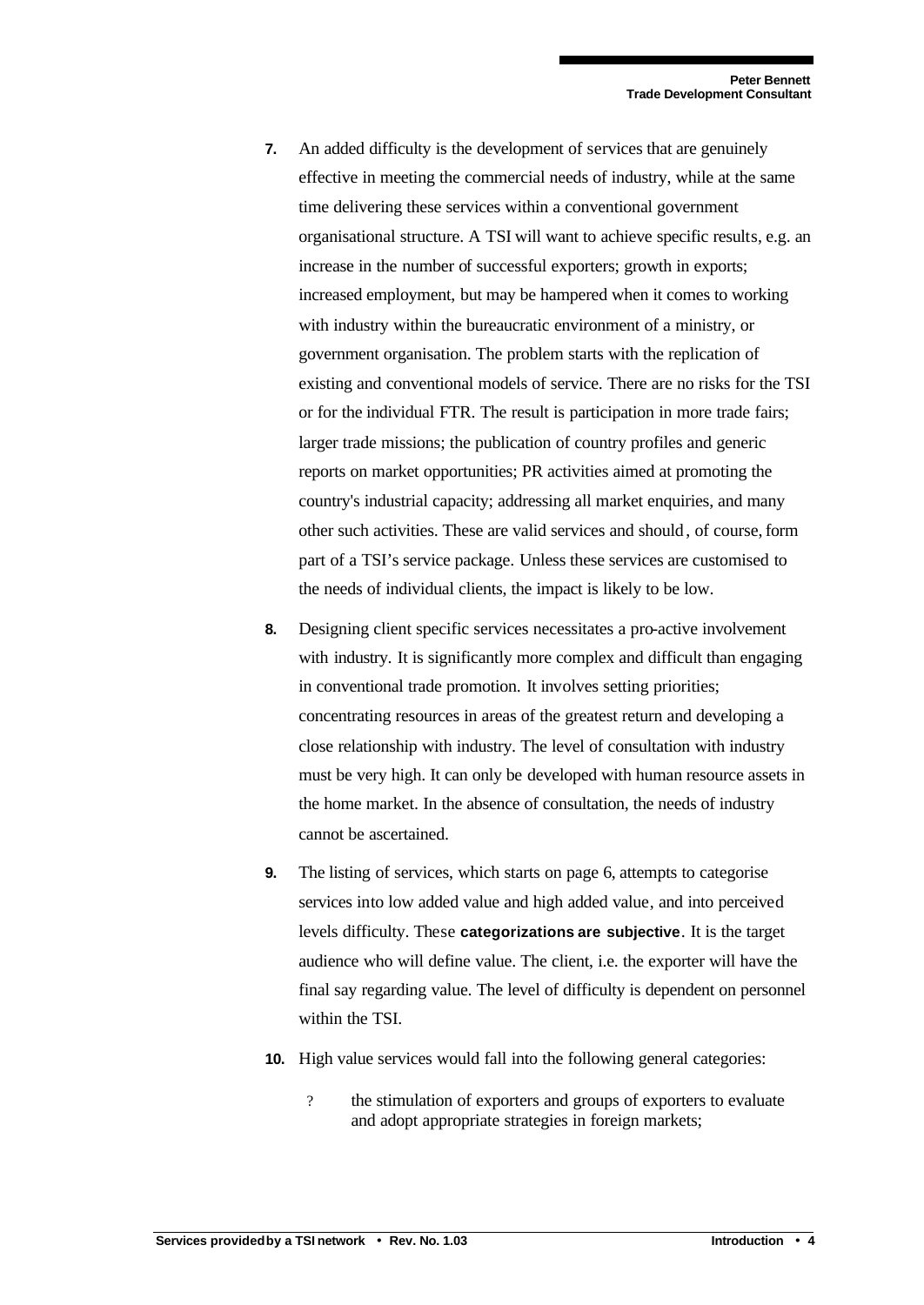- ? working with individual exporters to identify long term goals and targets, barriers to their achievement and the strategy to overcome these constraints;
- ? tailoring services to meet the specific commercial needs of individual exporters;
- ? analysing and interpreting market data;
- ? adding value to information;
- ? providing the exporter with well-though-out strategic options appropriate to the exporter's size and financial resources;
- ? challenging the exporter as to the commercial wisdom of a particular action.
- **11.** The listing included services provided by a unit in the home market and by the FTRs.
- **12.** Once a TSI promotes a service, the delivery of the service must be uniform across the network.
- **13.** The TSI may have to retain temporary staff and / or specialised assistance to deliver a service in the time required.
- **14.** If a TSI is to improve its service offering, it must monitor everything that is being said about its services and the capabilities of its staff.
- **15.** It is difficult to move from low value added offerings to high added value offerings. One way of progressing is by incremental improvements in individual services. In certain circumstances this may not be sufficient, and the TSI may be forces to create new high added value services from scratch to meet the current needs on industry.
- **16.** Satisfying the current needs of industry may not be sufficient for the TSI to meet it mandate in the long term. A TSI must estimate what the needs of it priority clients and sectors will be in 3 years time, at the minimum. It must develop a deep understanding of the environment in which its clients will work in the future, and prepare to deliver services appropriate to future needs. Otherwise the organisation is likely to find itself out of sync with industry.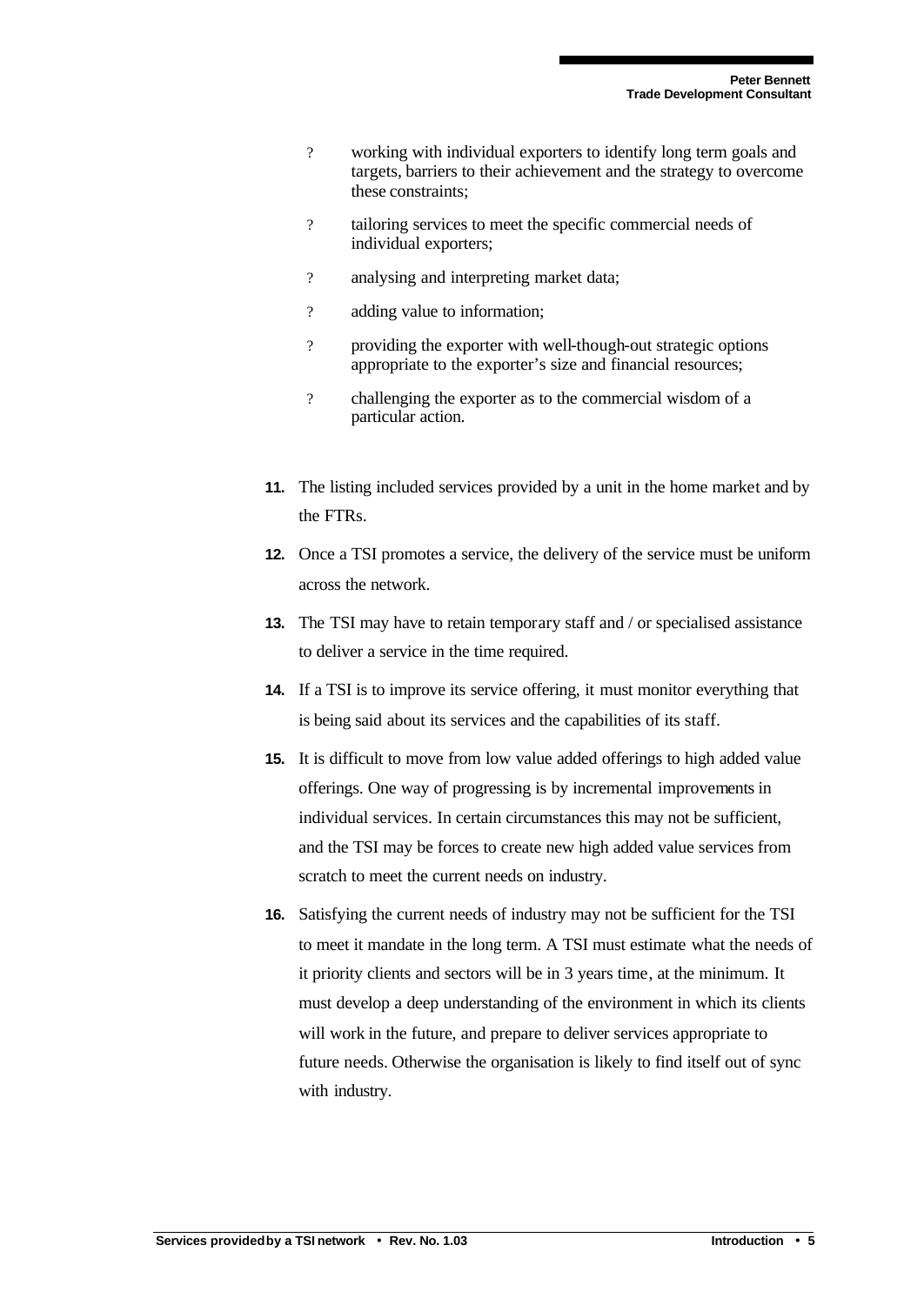### **Listing of Services**

| Ref.         | <b>Description</b>                                                                                                                                                                                                                                                                                                                                                                                                                                                                              | Home<br>Mkt | <b>FTRs</b> | Value<br>added<br>$(1-5)^{1}$ | <b>Difficulty</b><br>$(1-5)^2$ |
|--------------|-------------------------------------------------------------------------------------------------------------------------------------------------------------------------------------------------------------------------------------------------------------------------------------------------------------------------------------------------------------------------------------------------------------------------------------------------------------------------------------------------|-------------|-------------|-------------------------------|--------------------------------|
|              |                                                                                                                                                                                                                                                                                                                                                                                                                                                                                                 |             |             |                               |                                |
| $\mathbf{1}$ | <b>Market Information Service / Centre</b>                                                                                                                                                                                                                                                                                                                                                                                                                                                      | ?           |             | $1 - 5$                       | $\mathbf{1}$                   |
|              | Normally housed in one physical location in the home market.<br>The centre provides access to market research reports,<br>company databases and similar sources of intelligence. Export<br>/ import statistics and other quantitative and qualitative data<br>are available. The information in the Centre comes in the form<br>of printed reports, CDs and subscriptions to online databases.<br>Information specialists use these resources to answer phone or<br>email queries from clients. |             |             |                               |                                |
|              | ٠<br>Market research:<br>Economic indicators, forecasts, trends, newspapers<br>& periodicals.                                                                                                                                                                                                                                                                                                                                                                                                   |             |             |                               |                                |
|              | Company information:<br>٠<br>Company profiles, competitor intelligence, suppliers.                                                                                                                                                                                                                                                                                                                                                                                                              |             |             |                               |                                |
|              | Country information:<br>٠<br>Guides to doing business in other countries.                                                                                                                                                                                                                                                                                                                                                                                                                       |             |             |                               |                                |
|              | Trade information:<br>٠<br>Export documentation requirements, tariffs, duties,<br>taxes.                                                                                                                                                                                                                                                                                                                                                                                                        |             |             |                               |                                |
|              | Regulatory & Standards:<br>٠<br>Legislation. Standards - IS, DS, ISO, FDA, etc.                                                                                                                                                                                                                                                                                                                                                                                                                 |             |             |                               |                                |
|              | Technology:<br>٠<br>Innovation, automation, production and<br>manufacturing.                                                                                                                                                                                                                                                                                                                                                                                                                    |             |             |                               |                                |
|              | ٠<br>Management:<br>Books and periodicals on best practice in<br>management theory.                                                                                                                                                                                                                                                                                                                                                                                                             |             |             |                               |                                |
|              | Populating an information centre must take account of the<br>likely needs of the client base.                                                                                                                                                                                                                                                                                                                                                                                                   |             |             |                               |                                |
|              | ITC have specialists in this field.                                                                                                                                                                                                                                                                                                                                                                                                                                                             |             |             |                               |                                |

Note: There is no significance in the order in which the services are listed.

<sup>&</sup>lt;sup>1</sup> A 1 is low value, progressing to a 5 which designates very high value. This rating is subjective. <sup>2</sup> A 1 denotes little difficulty is setting up the service, while a 5 denotes high difficulty. The rating

has no bearing on the cost of setting up the service. For example, a service could be set up with little difficulty, but could be expensive to run and maintain.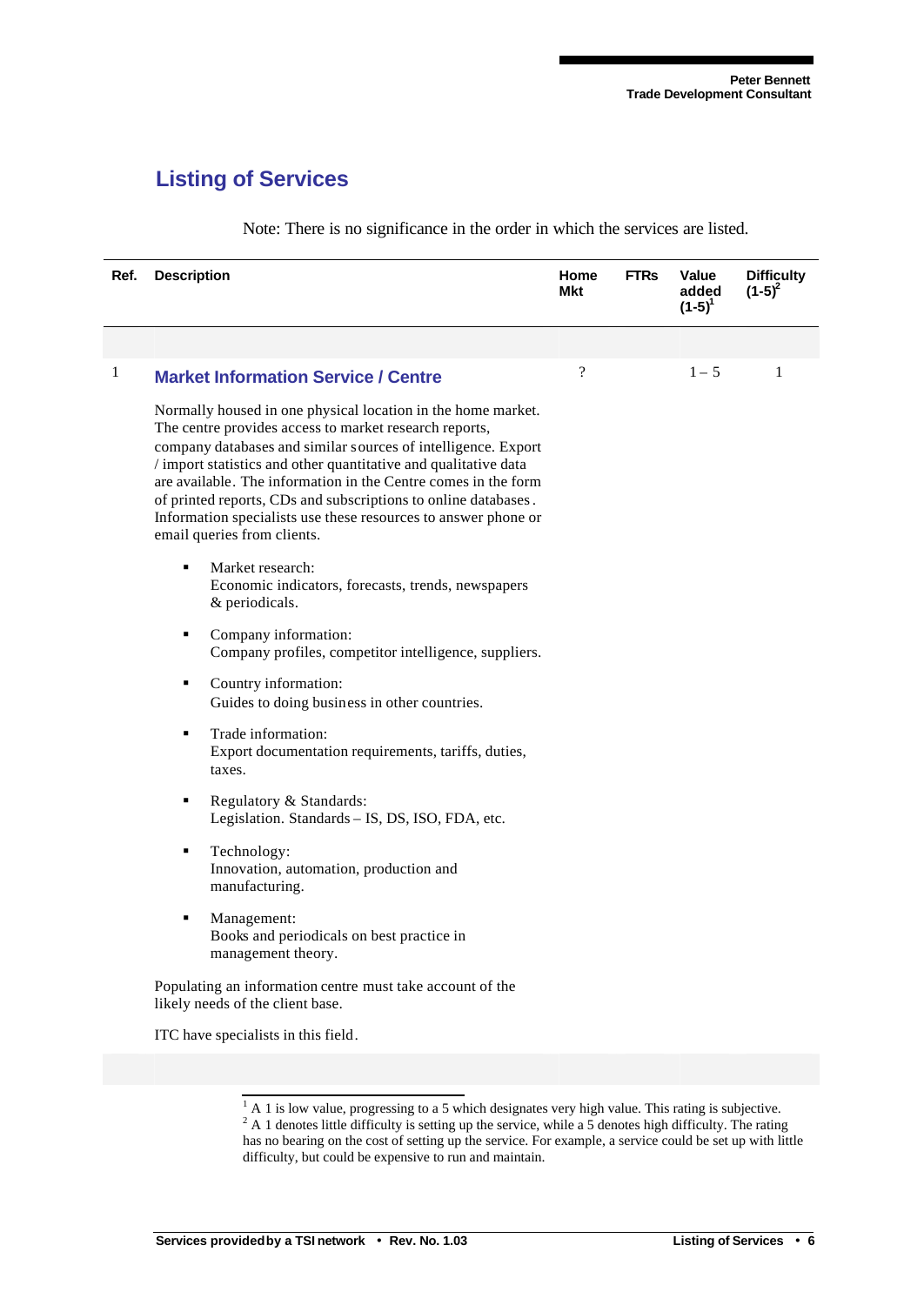| Ref.           | <b>Description</b>                                                                                                                                                                                                                                                               | Home<br>Mkt              | <b>FTRs</b>    | Value<br>added<br>$(1-5)^{1}$ | <b>Difficulty</b><br>$(1-5)^2$ |
|----------------|----------------------------------------------------------------------------------------------------------------------------------------------------------------------------------------------------------------------------------------------------------------------------------|--------------------------|----------------|-------------------------------|--------------------------------|
| $\overline{c}$ | <b>Basic consultation service</b>                                                                                                                                                                                                                                                | $\overline{?}$           | $\overline{?}$ | $\overline{4}$                | $\overline{2}$                 |
|                | May be part of an "educational" mandate<br>٠                                                                                                                                                                                                                                     |                          |                |                               |                                |
|                | Help for new companies to ensure they are "export"<br>٠<br>ready".                                                                                                                                                                                                               |                          |                |                               |                                |
|                | Advice as to where to start exporting.<br>٠                                                                                                                                                                                                                                      |                          |                |                               |                                |
|                | Training for new exporters<br>٠                                                                                                                                                                                                                                                  |                          |                |                               |                                |
|                |                                                                                                                                                                                                                                                                                  |                          |                |                               |                                |
|                |                                                                                                                                                                                                                                                                                  |                          |                |                               |                                |
| 3              | <b>Medium level consultation service</b>                                                                                                                                                                                                                                         | $\overline{\mathcal{L}}$ | $\gamma$       | $\overline{4}$                | 4                              |
|                | The same as No. 2 but in much more depth.                                                                                                                                                                                                                                        |                          |                |                               |                                |
|                |                                                                                                                                                                                                                                                                                  |                          |                |                               |                                |
| 4              | <b>Training and management development</b>                                                                                                                                                                                                                                       | $\overline{\mathcal{L}}$ |                | 5                             | $1 - 3$                        |
|                | Training programmes on international marketing<br>٠<br>with third level educational institutions, e.g.<br>universities either at home or abroad. Aimed at<br>CEO's, sales directors and business development<br>executives. Could be jointly financed by the TSI and<br>clients. |                          |                |                               |                                |
|                | Management training                                                                                                                                                                                                                                                              |                          |                |                               |                                |
|                | The TSI may or may not engage directly in training. They<br>could lobby third level institutions, or work with a local<br>institute of management in the design of courses appropriate<br>to the needs of its client companies.                                                  |                          |                |                               |                                |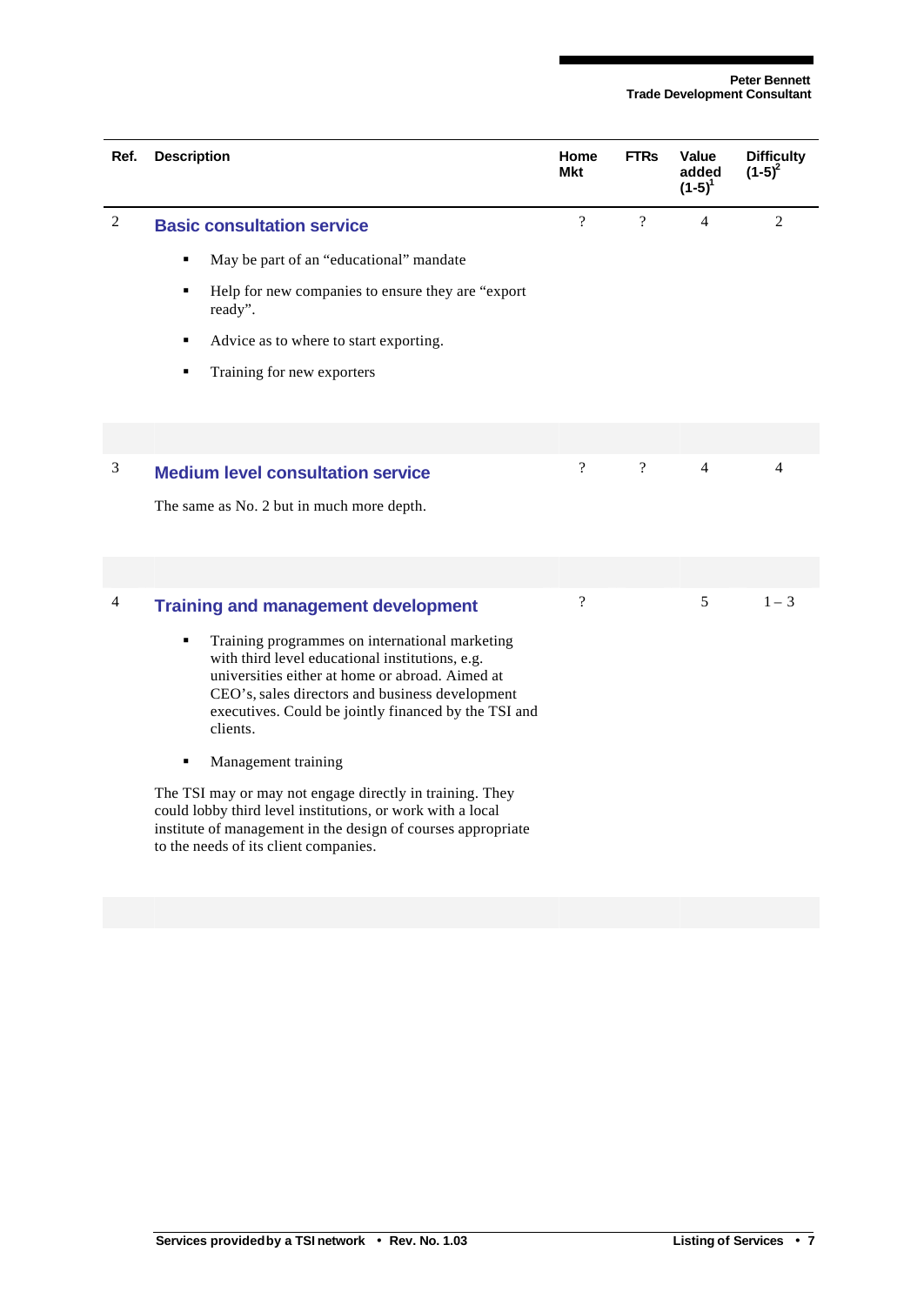| Ref. | <b>Description</b> |                                                                                                                                                        | Home<br><b>Mkt</b> | <b>FTRs</b> | Value<br>added<br>$(1-5)^{1}$ | <b>Difficulty</b><br>$(1-5)^2$ |
|------|--------------------|--------------------------------------------------------------------------------------------------------------------------------------------------------|--------------------|-------------|-------------------------------|--------------------------------|
| 5    |                    | <b>Network of foreign offices</b>                                                                                                                      |                    | $\gamma$    | $\overline{4}$                | 4                              |
|      |                    | Trade offices can provide the following services:                                                                                                      |                    |             |                               |                                |
|      | ٠                  | Help companies market and sell products.                                                                                                               |                    |             |                               |                                |
|      | ٠                  | Help companies get access to buyers                                                                                                                    |                    |             |                               |                                |
|      | ٠                  | Make high level introductions.                                                                                                                         |                    |             |                               |                                |
|      | ٠                  | Carry out basic market research <sup>3</sup> for clients.                                                                                              |                    |             |                               |                                |
|      | ٠                  | Physical assets, <i>i.e.</i> desk, telephone, access to a<br>library, secretarial services, and other support for a<br>visiting exporter.              |                    |             |                               |                                |
|      | ٠                  | Incubation unit. Provide the exporter with access to a<br>services office for a limited period of time (less than<br>12 months) at a subsidis ed rate. |                    |             |                               |                                |
|      |                    |                                                                                                                                                        |                    |             |                               |                                |

<sup>&</sup>lt;sup>3</sup> Market research projects that are likely to last more than 5 days should be subcontracted to an outside agency. Few trade offices with have the capacity to take on such work, even if they have the capability to do so. The T SI must set some limit. There will always be exceptions.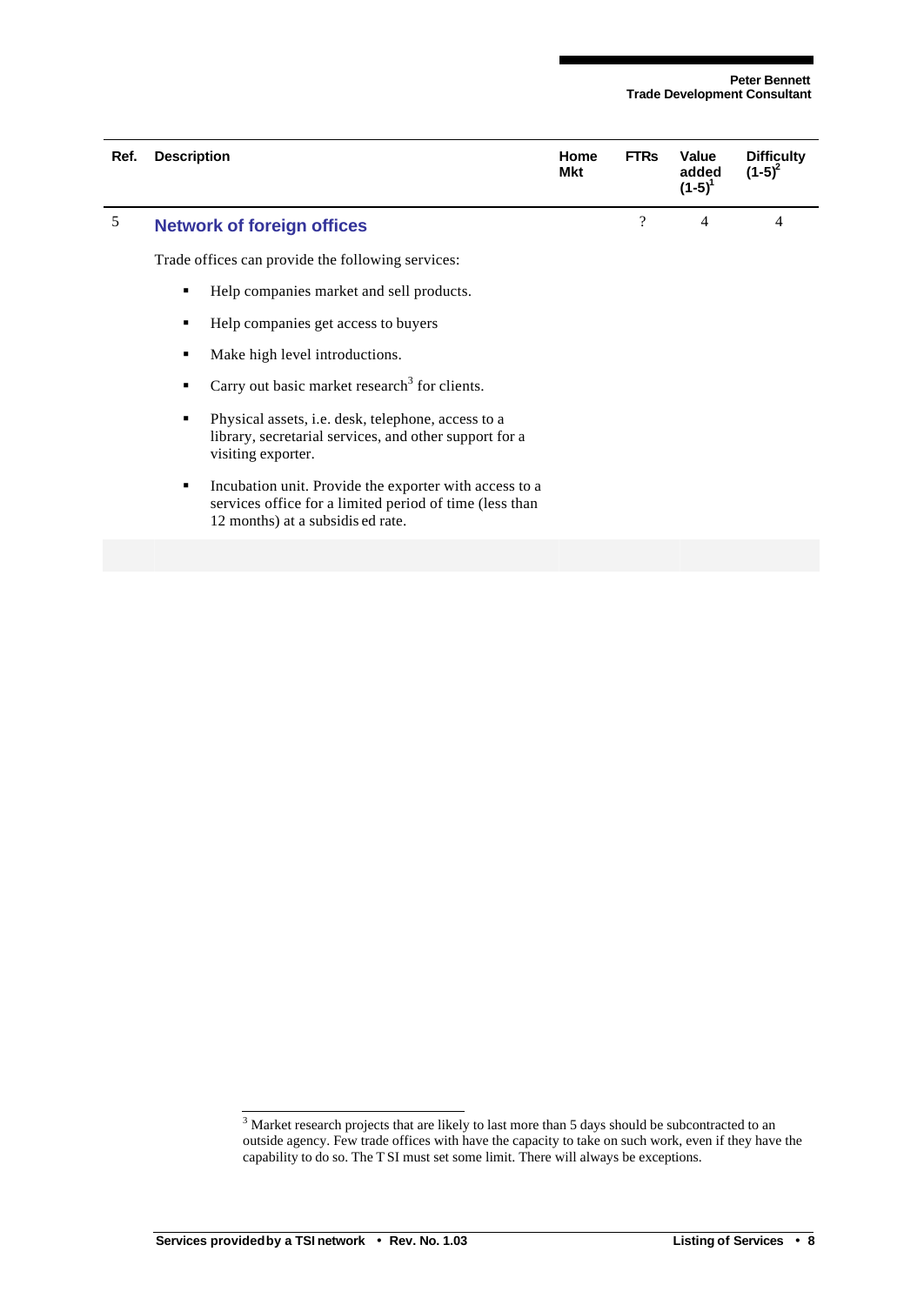| Ref. | <b>Description</b> |                                                                                                                                                                                                                                                                     | Home<br>Mkt                | <b>FTRs</b>    | Value<br>added<br>$(1-5)^{1}$ | <b>Difficulty</b><br>$(1-5)^2$ |
|------|--------------------|---------------------------------------------------------------------------------------------------------------------------------------------------------------------------------------------------------------------------------------------------------------------|----------------------------|----------------|-------------------------------|--------------------------------|
| 6    |                    | <b>Advanced level consultation service</b>                                                                                                                                                                                                                          | $\boldsymbol{\mathcal{P}}$ | $\overline{?}$ | 5                             | 5                              |
|      |                    | The TSI stimulates exporters and groups of exporters to<br>evaluate and adopt appropriate strategies in foreign markets.                                                                                                                                            |                            |                |                               |                                |
|      |                    | Personnel can work with individual exporters to identify long<br>term goals and targets, barriers to their achievement and the<br>strategy to overcome these constraints.                                                                                           |                            |                |                               |                                |
|      |                    | The TSI can provide the exporter with well-though-out<br>strategic options appropriate to the exporter's size and<br>financial resources.                                                                                                                           |                            |                |                               |                                |
|      |                    | The TSI has the capability to advise client companies on all<br>aspects of a marketing plan. The FTRs can address strategic<br>marketing issues related to their markets.                                                                                           |                            |                |                               |                                |
|      |                    | Some examples:                                                                                                                                                                                                                                                      |                            |                |                               |                                |
|      | ٠                  | Marketing plan<br>The TSI can challenge the exporter as to the<br>commercial wisdom of a particular action.                                                                                                                                                         |                            |                |                               |                                |
|      | ٠                  | Finance<br>How are you going to finance this marketing plan?<br>Here are some options. How are you going to<br>allocate you marketing budget? Are you going to<br>spend you entire marketing budget on a trade fair? Is<br>this a good idea?                        |                            |                |                               |                                |
|      | ٠                  | Human resources<br>Do you have the right people? Who is going to<br>manage your distributors in Europe and South<br>America?                                                                                                                                        |                            |                |                               |                                |
|      | ٠                  | Market entry strategies<br>Here are the market entry options for market X,<br>based on size and financial resources?                                                                                                                                                |                            |                |                               |                                |
|      | ٠                  | Market research<br>Who has carried out the market research? What<br>assumptions have you made? Are they realistic? Do<br>you know how you competitors are operating in<br>market X? How are they going to react? The FTRs<br>can analyse and interpret market data. |                            |                |                               |                                |
|      | ٠                  | Design / Packaging<br>What have you done to make the product or service<br>more attractive to the buyer vis-à-vis you competitor.<br>What is the unique selling proposition?                                                                                        |                            |                |                               |                                |
|      | ٠                  | Logistics<br>Are there logistics issues you haven't thought about?                                                                                                                                                                                                  |                            |                |                               |                                |
|      | at this level.     | Only very experienced executives can engage with a company                                                                                                                                                                                                          |                            |                |                               |                                |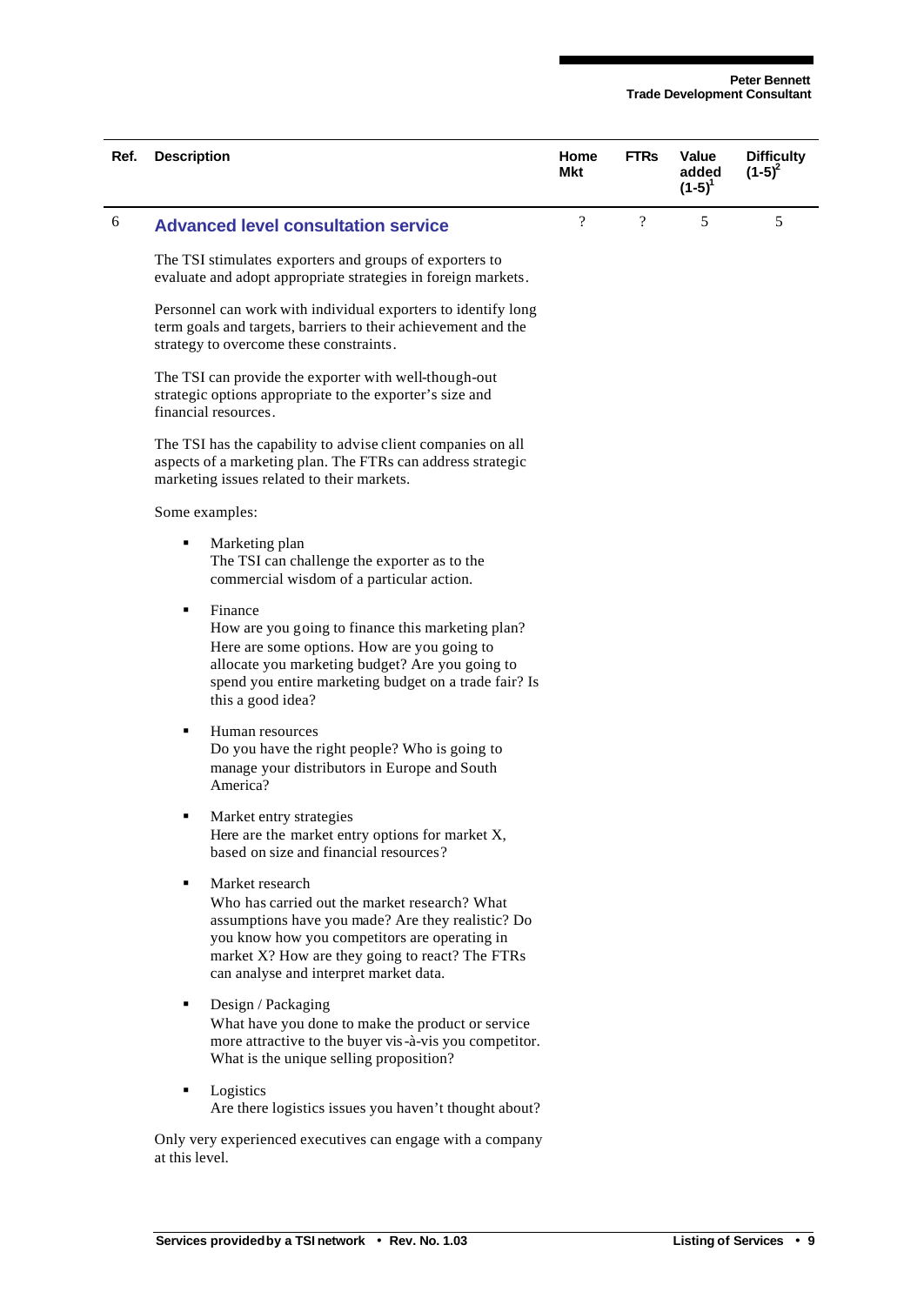| Ref. | <b>Description</b>                                                                                                                                                                                                                                                                                                                             | Home<br><b>Mkt</b> | <b>FTRs</b>        | Value<br>added<br>$(1-5)^{1}$ | <b>Difficulty</b><br>$(1-5)^2$ |
|------|------------------------------------------------------------------------------------------------------------------------------------------------------------------------------------------------------------------------------------------------------------------------------------------------------------------------------------------------|--------------------|--------------------|-------------------------------|--------------------------------|
|      |                                                                                                                                                                                                                                                                                                                                                |                    |                    |                               |                                |
| 7    | Holistic approach to company development                                                                                                                                                                                                                                                                                                       | $\gamma$           |                    | 5                             | 5                              |
|      | There are very few trade promotion organisations that have<br>moved into this space. These organisations would classify<br>themselves as industrial development organisations. They<br>have significant in-house capability, and have strong linkages<br>and networks, which enables them to impact on all aspects<br>of a company's business. |                    |                    |                               |                                |
|      | The organisations that work at this level have gradually<br>moved into the area, developing capabilities over many years.                                                                                                                                                                                                                      |                    |                    |                               |                                |
|      | The disciplines that are addressed are:                                                                                                                                                                                                                                                                                                        |                    |                    |                               |                                |
|      | 1.<br>Design and packaging                                                                                                                                                                                                                                                                                                                     |                    |                    |                               |                                |
|      | $\overline{2}$ .<br>Human resources – advice                                                                                                                                                                                                                                                                                                   |                    |                    |                               |                                |
|      | $\mathfrak{Z}$ .<br>Identification of new sources of raw materials                                                                                                                                                                                                                                                                             |                    |                    |                               |                                |
|      | Provision of finance<br>$\overline{4}$ .                                                                                                                                                                                                                                                                                                       |                    |                    |                               |                                |
|      | 5.<br>Human resources                                                                                                                                                                                                                                                                                                                          |                    |                    |                               |                                |
|      | e-Commerce<br>6.                                                                                                                                                                                                                                                                                                                               |                    |                    |                               |                                |
|      |                                                                                                                                                                                                                                                                                                                                                |                    |                    |                               |                                |
| 8    | <b>Business introductions</b>                                                                                                                                                                                                                                                                                                                  |                    | $\overline{\cdot}$ | 5                             | $2 - 5$                        |

- **•** Organising a programme of business introductions in the **most important service** of a FTR network. It is valued by all exporters, both small and large.
- The service can range from straight forward making appointments for an exporter in an export market to counselling on appropriate market entry strategies, and opening doors for clients with key decision makers, buyers, procurement specialists in the right organisations.
- The FTR provides in-market assistance to clients wishing to build share in markets where they may have existing business or are entering the market for the first time.
- $\blacksquare$  High level business introductions. It may be necessary to call on the assistance of senior government and diplomatic representatives.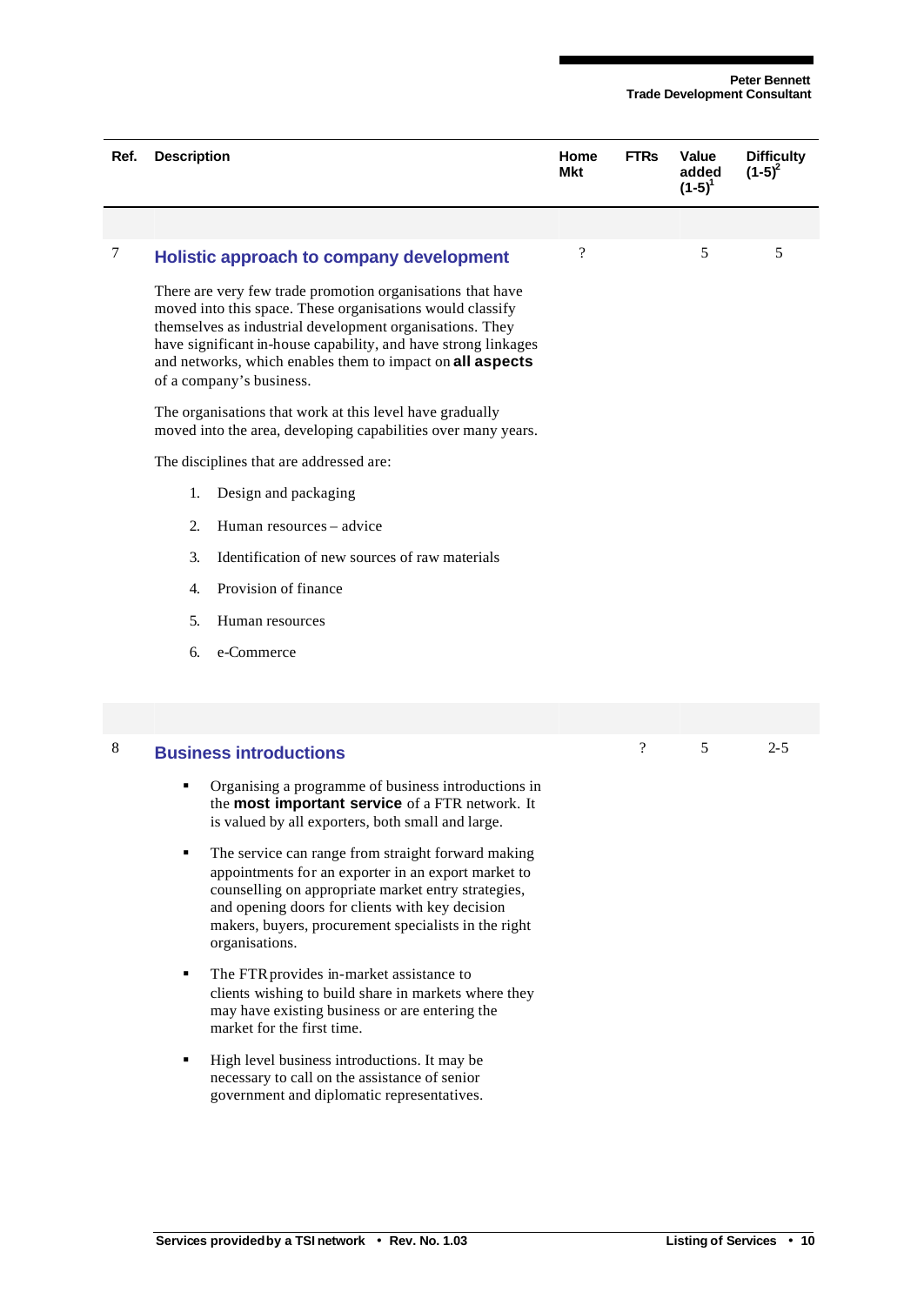| Ref. | <b>Description</b>                                                                                                                                                                                                                                                                                                                | Home<br>Mkt              | <b>FTRs</b>              | Value<br>added<br>$(1-5)^{1}$ | <b>Difficulty</b><br>$(1-5)^2$ |
|------|-----------------------------------------------------------------------------------------------------------------------------------------------------------------------------------------------------------------------------------------------------------------------------------------------------------------------------------|--------------------------|--------------------------|-------------------------------|--------------------------------|
|      |                                                                                                                                                                                                                                                                                                                                   |                          |                          |                               |                                |
| 9    | <b>Trade Missions</b>                                                                                                                                                                                                                                                                                                             | $\gamma$                 | $\gamma$                 | 4                             | 4                              |
|      | This activity is the same as business introductions above,<br>except that the FTR has to organise groups of programmes at<br>the same time.                                                                                                                                                                                       |                          |                          |                               |                                |
|      | As the number of companies on a mission increases so to does<br>the logistics problems. It may be necessary to retain<br>temporary staff for these projects.                                                                                                                                                                      |                          |                          |                               |                                |
|      | Added value is very high provided the meetings are<br>customised to the needs on individual participants. Otherwise<br>the value may be quite low.                                                                                                                                                                                |                          |                          |                               |                                |
|      | Join effort between the home market and the FTR. The bulk<br>of the work is carried out by the FTRs.                                                                                                                                                                                                                              |                          |                          |                               |                                |
|      |                                                                                                                                                                                                                                                                                                                                   |                          |                          |                               |                                |
| 10   | <b>Trade Fairs</b>                                                                                                                                                                                                                                                                                                                | $\overline{\mathcal{L}}$ | $\overline{\cdot}$       | 3                             | 1                              |
|      | Organisation of national exhibits at international trade fairs.                                                                                                                                                                                                                                                                   |                          |                          |                               |                                |
|      | The key strategic decision is the selection of the trade fairs.<br>Once the decision is made, the management of the project can<br>be subcontracted to a third party.                                                                                                                                                             |                          |                          |                               |                                |
|      |                                                                                                                                                                                                                                                                                                                                   |                          |                          |                               |                                |
| 11   | Seller buyer meetings.                                                                                                                                                                                                                                                                                                            | $\overline{\mathcal{L}}$ | $\gamma$                 | 5                             | 3                              |
|      | These meetings can take place either in the home market or in<br>and export market.                                                                                                                                                                                                                                               |                          |                          |                               |                                |
|      | A typical example is where a TSI invited a group to buyers to<br>visit the home country and sets up meetings with exporters.                                                                                                                                                                                                      |                          |                          |                               |                                |
|      |                                                                                                                                                                                                                                                                                                                                   |                          |                          |                               |                                |
| 12   | <b>Market research</b>                                                                                                                                                                                                                                                                                                            | $\overline{\mathcal{L}}$ | $\overline{\mathcal{L}}$ | 4                             | $\overline{4}$                 |
|      | Market research provided by the network of foreign trade<br>offices.                                                                                                                                                                                                                                                              |                          |                          |                               |                                |
|      |                                                                                                                                                                                                                                                                                                                                   |                          |                          |                               |                                |
| 13   | <b>Generation of opportunities for exporters</b>                                                                                                                                                                                                                                                                                  | $\gamma$                 | $\overline{?}$           | 3                             | 4                              |
|      | Actively seek opportunities of names companies. The key to<br>success is commitment from the companies. Otherwise the<br>activity is likely to be a waste of time. There is no point in<br>generating opportunities for companies who do not have the<br>capacity to supply or who are committed to a different export<br>market. |                          |                          |                               |                                |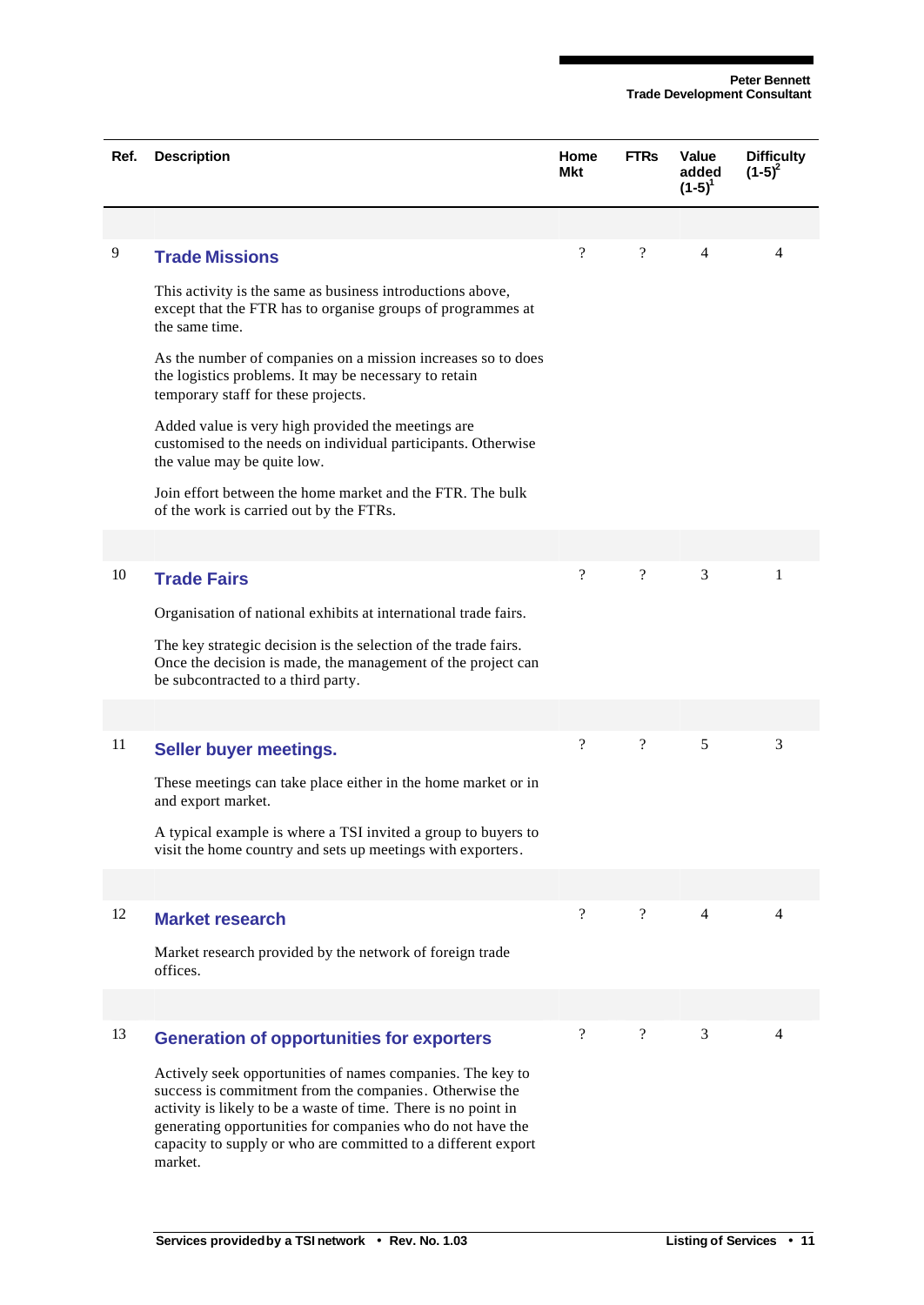| Ref. | <b>Description</b>                                                                                                                                                                                                                                                                                  | Home<br>Mkt              | <b>FTRs</b>        | Value<br>added<br>$(1-5)^{1}$ | <b>Difficulty</b><br>$(1-5)^2$ |
|------|-----------------------------------------------------------------------------------------------------------------------------------------------------------------------------------------------------------------------------------------------------------------------------------------------------|--------------------------|--------------------|-------------------------------|--------------------------------|
|      |                                                                                                                                                                                                                                                                                                     |                          |                    |                               |                                |
| 14   | <b>Responding to market enquiries</b>                                                                                                                                                                                                                                                               |                          | $\overline{\cdot}$ | $\mathbf{1}$                  | 1                              |
|      | In many cases the enquiries originating in a market place do<br>not transfer into business. The FTR must manage this activity.<br>However, it is <b>not</b> a key activity.                                                                                                                         |                          |                    |                               |                                |
|      |                                                                                                                                                                                                                                                                                                     |                          |                    |                               |                                |
| 15   | <b>Raw material sourcing</b>                                                                                                                                                                                                                                                                        |                          | $\boldsymbol{?}$   | 5                             | 4                              |
|      | In some cases this may be a very important service.                                                                                                                                                                                                                                                 |                          |                    |                               |                                |
|      | (Normally this is not part of the service offering of a TSI.)                                                                                                                                                                                                                                       |                          |                    |                               |                                |
|      |                                                                                                                                                                                                                                                                                                     |                          |                    |                               |                                |
| 16   | Assisting companies establish presence in the<br>market                                                                                                                                                                                                                                             |                          | $\boldsymbol{?}$   | $\overline{4}$                | 4                              |
|      | Selecting and appointing distributors<br>٠                                                                                                                                                                                                                                                          |                          |                    |                               |                                |
|      | Establishing a sales company<br>٠                                                                                                                                                                                                                                                                   |                          |                    |                               |                                |
|      | Identifying acquisition targets <sup>4</sup><br>٠                                                                                                                                                                                                                                                   |                          |                    |                               |                                |
|      |                                                                                                                                                                                                                                                                                                     |                          |                    |                               |                                |
| 17   | <b>General business advise</b>                                                                                                                                                                                                                                                                      | $\gamma$                 | $\overline{?}$     | 3                             | 3                              |
|      | Valued by all exporters.                                                                                                                                                                                                                                                                            |                          |                    |                               |                                |
|      |                                                                                                                                                                                                                                                                                                     |                          |                    |                               |                                |
| 18   | <b>Market intelligence and new developments</b>                                                                                                                                                                                                                                                     | $\overline{\mathcal{L}}$ | $\overline{\cdot}$ | 4                             | 4                              |
|      | The FTR, when requested, maintains contact with local<br>company representatives. The FTR provides feedback on<br>local market reaction to a product or service and on new<br>developments in the market In order to be effective, the FTR<br>must specialise. General information is of low value. |                          |                    |                               |                                |
|      | If the information is not specific and targeted the activity will<br>tend to impact unfavourable on the reputation of the TSI.                                                                                                                                                                      |                          |                    |                               |                                |
|      | The activity might be coordinated by the TSI in the home<br>market.                                                                                                                                                                                                                                 |                          |                    |                               |                                |

 $4$  This is a highly specialised activity. In the vast majority of cases the task of the FTR is to refer the company to professional advisers who specialise in the activity.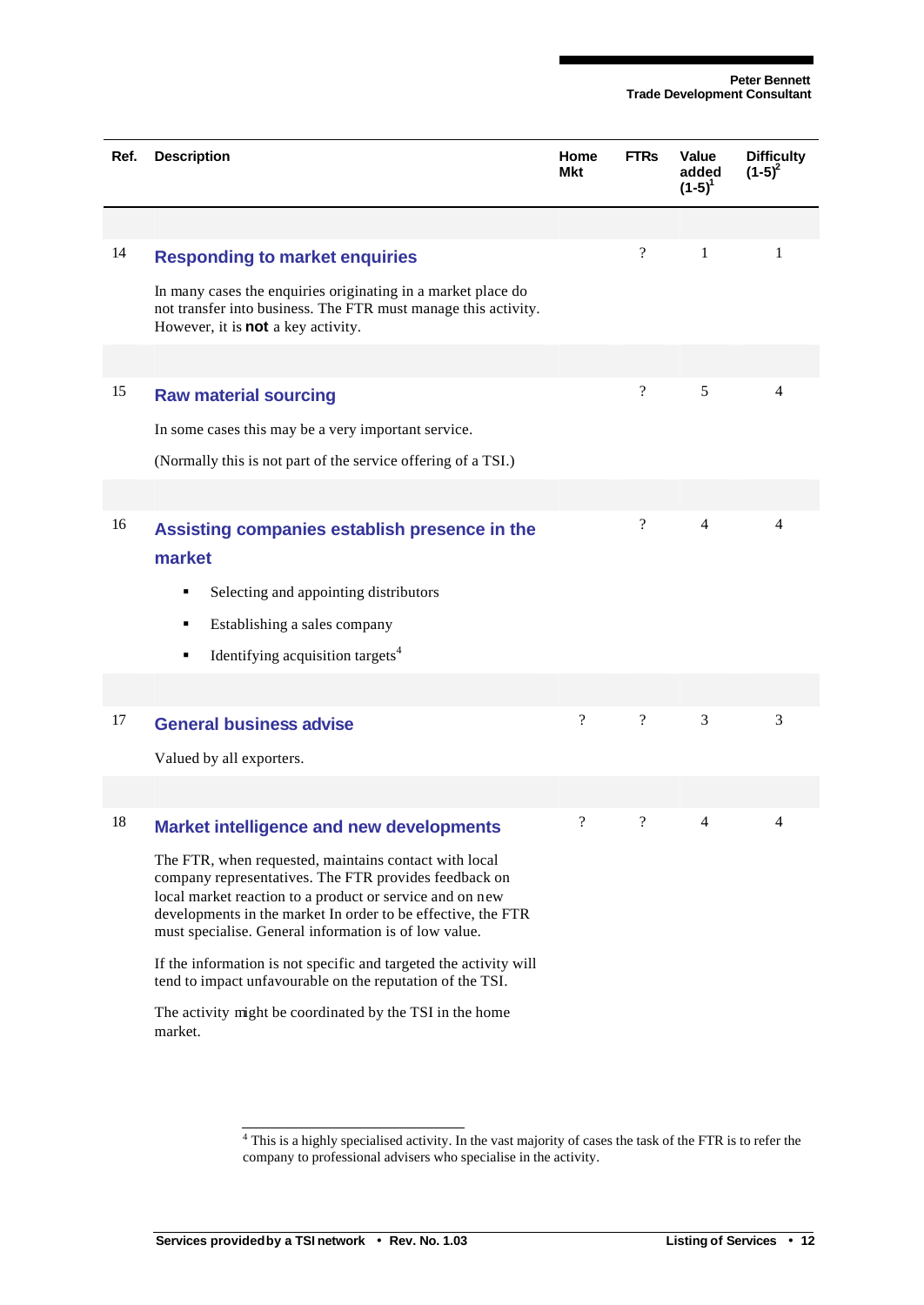| Ref. | <b>Description</b>                                                                                                                                                                                                                                                                                                                                                          | Home<br>Mkt              | <b>FTRs</b> | Value<br>added | <b>Difficulty</b><br>$(1-5)^2$ |
|------|-----------------------------------------------------------------------------------------------------------------------------------------------------------------------------------------------------------------------------------------------------------------------------------------------------------------------------------------------------------------------------|--------------------------|-------------|----------------|--------------------------------|
|      |                                                                                                                                                                                                                                                                                                                                                                             |                          |             | $(1-5)^{1}$    |                                |
|      |                                                                                                                                                                                                                                                                                                                                                                             |                          |             |                |                                |
| 19   | Access to a network of trade consultants                                                                                                                                                                                                                                                                                                                                    | $\overline{\mathcal{C}}$ | $\gamma$    | 4              | 1                              |
|      | This is in addition to access to a network of FTRs.                                                                                                                                                                                                                                                                                                                         |                          |             |                |                                |
|      | Where <b>no</b> FTR exists, the TSI provides access to a trade<br>consultant, retained by the TSI.                                                                                                                                                                                                                                                                          |                          |             |                |                                |
|      | The TSI assists companies develop markets where there are<br>no local offices or FTR presence. This is accomplished by the<br>TSI appointing local regional consultants to advise and assist<br>client companies. The client may have no direct relationship<br>with the trade consultant, but rather work through a regional<br>FTR or through the TSI in the home market. |                          |             |                |                                |
|      | Using local trade consultants is a way of securing market<br>coverage at a very low cost compared to opening a trade<br>office.                                                                                                                                                                                                                                             |                          |             |                |                                |
|      |                                                                                                                                                                                                                                                                                                                                                                             |                          |             |                |                                |
| 20   | <b>Financial assistance</b>                                                                                                                                                                                                                                                                                                                                                 | ?                        |             | 5              | 1                              |
|      | Some TSI provide financial assistance to companies that are<br>undertaking new initiatives in a market. The finance is<br>provided by way of a grant or subvention and underwrites<br>portion of the cost associated with a marketing activity. There<br>are strict eligibility criteria in place, and checks to ensure that<br>funds are used as intended.                 |                          |             |                |                                |
|      | A percentage of the total cost of the activity or a fixed sum is<br>provided. Activities that could qualify are:                                                                                                                                                                                                                                                            |                          |             |                |                                |
|      | Travel<br>٠                                                                                                                                                                                                                                                                                                                                                                 |                          |             |                |                                |
|      | Design fees<br>٠                                                                                                                                                                                                                                                                                                                                                            |                          |             |                |                                |
|      | Cost of participating in a trade fair                                                                                                                                                                                                                                                                                                                                       |                          |             |                |                                |
|      | Cost of inviting a buyer to visit the home market<br>٠                                                                                                                                                                                                                                                                                                                      |                          |             |                |                                |
|      | Some organisations have very sophisticated schemes in place.<br>Such schemes are now illegal within the European Union as<br>they distort the internal market. However, companies who<br>reside outside the European Union may avail of such<br>assistance.                                                                                                                 |                          |             |                |                                |
|      |                                                                                                                                                                                                                                                                                                                                                                             |                          |             |                |                                |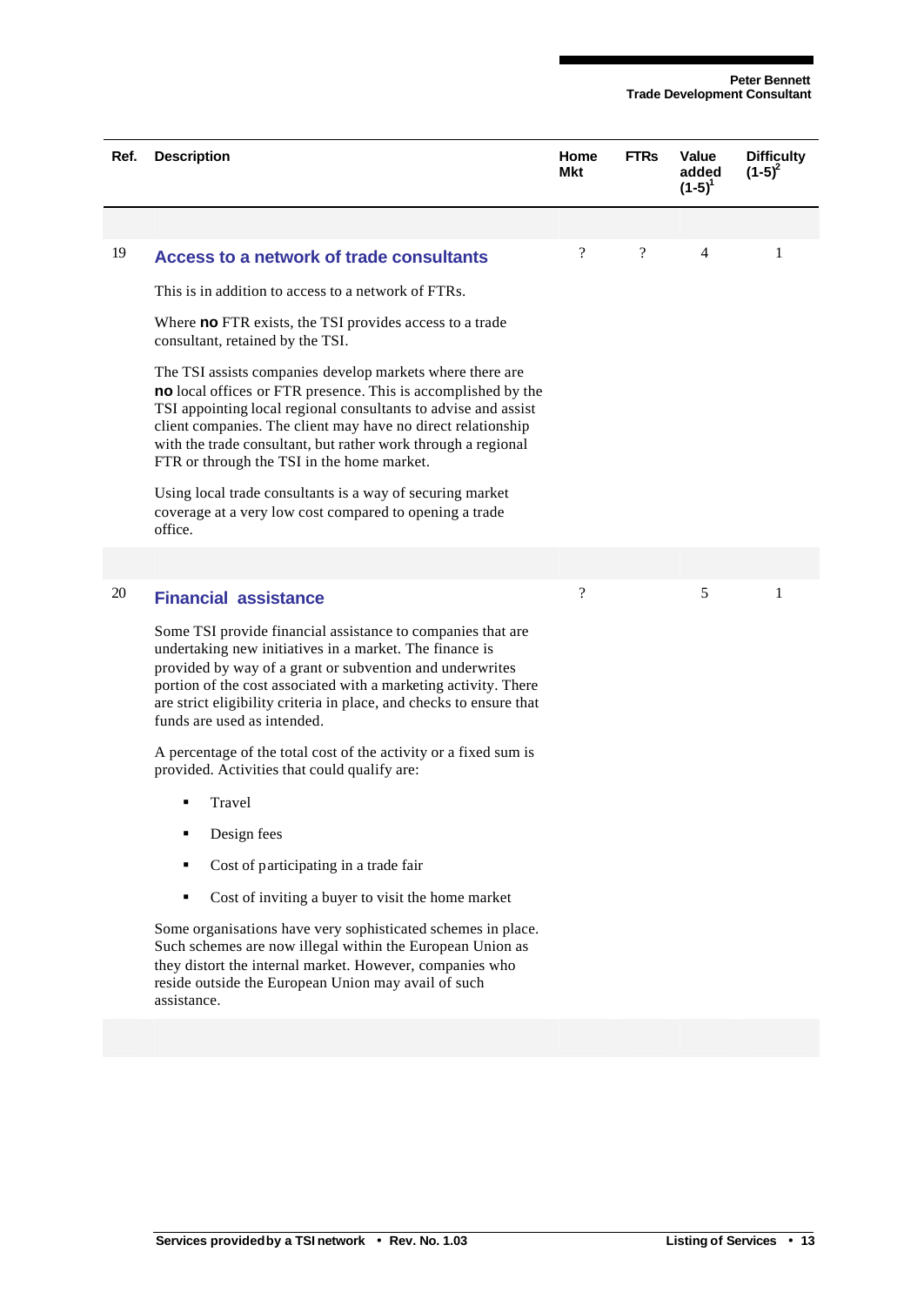| Ref. | <b>Description</b>                                                                                                                                                                                                                                                                                                   | Home<br>Mkt        | <b>FTRs</b> | Value<br>added<br>$(1-5)^{1}$ | <b>Difficulty</b><br>$(1-5)^2$ |
|------|----------------------------------------------------------------------------------------------------------------------------------------------------------------------------------------------------------------------------------------------------------------------------------------------------------------------|--------------------|-------------|-------------------------------|--------------------------------|
| 21   | <b>Export documentation</b>                                                                                                                                                                                                                                                                                          | ?                  |             | $1 - 5$                       | $\overline{c}$                 |
|      | Assistance with export documentation. This service could be<br>important for small companies who are just beginning to<br>export. More experienced exporters do not need this service,<br>and they are likely to have the capability in-house.<br>The TSI could run a training programme in export<br>documentation. |                    |             |                               |                                |
|      |                                                                                                                                                                                                                                                                                                                      |                    |             |                               |                                |
| 22   | <b>Build awareness of the importance of exporting</b><br>Although no strictly a service, it is an important function of a<br>TSI to build awareness of the importance of exporting.<br>Publicise successes. It is much more important to do this in<br>the home market.                                              | $\overline{\cdot}$ |             | 4                             | 1                              |
|      |                                                                                                                                                                                                                                                                                                                      |                    |             |                               |                                |